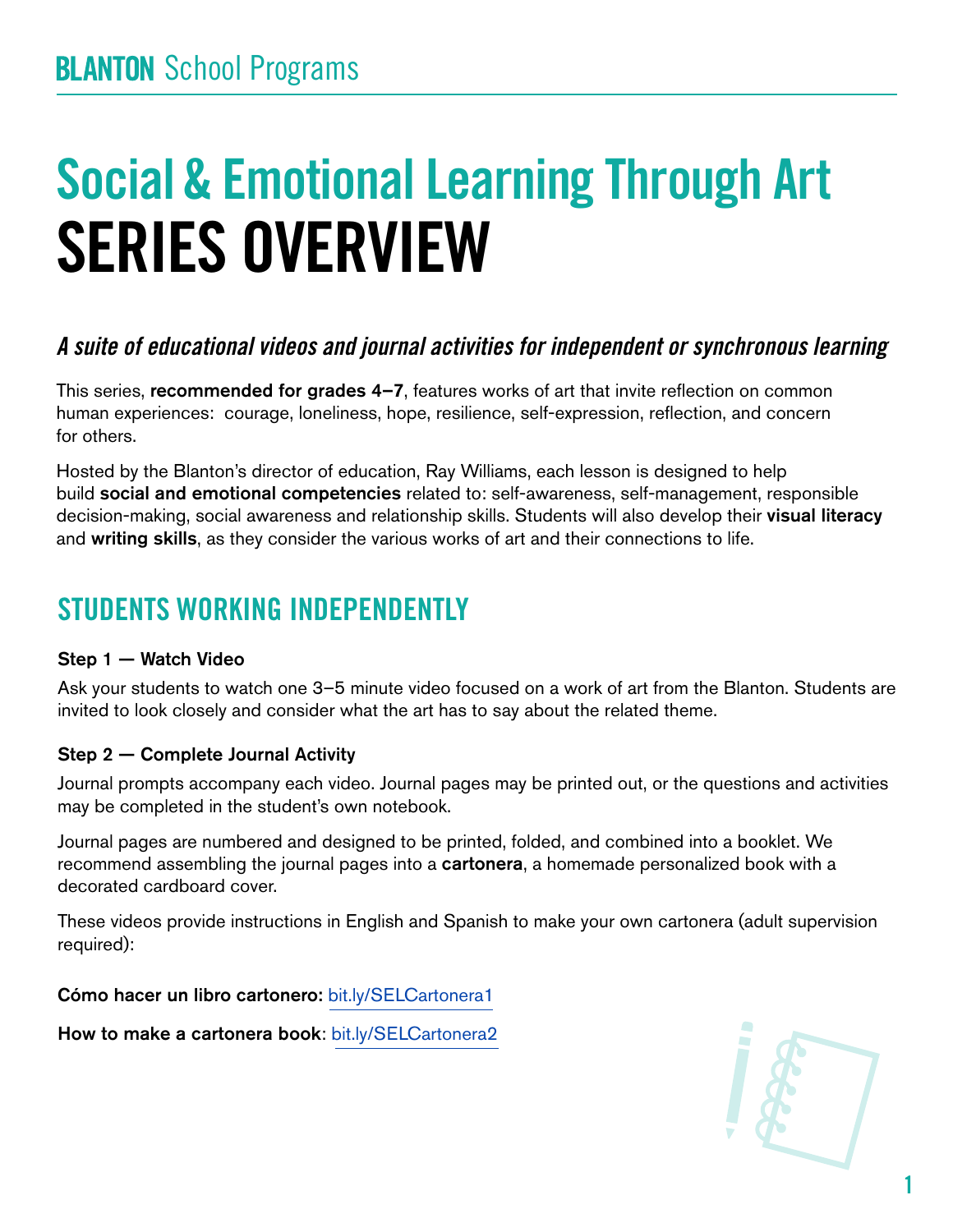# SYNCHRONOUS CLASS DISCUSSION

Teachers should preview each video and the accompanying journal prompts before presenting for class discussion. The preview will provide an opportunity to anticipate student responses, link ideas to other points in the curriculum, and generate questions for discussion. Below you will find sample questions for each theme that complement the journal prompts; class discussion may be a helpful warm-up for the written assignments.

### Session 1: Trying Something New

- What do you do when you are bored? What new things could you try to do?
- What does it feel like to be a beginner? What are the risks? The pleasures?
- What skill have you been improving over time?

*SEL Competencies: Self-management; Responsible decision-making*



Randolph Rogers, *The Truant*

### Session 2: Strength & Hope

- What are some of your personal strengths?
- How do you use these strengths in challenging situations?
- What other resources might help you deal with hard times?
- Where do you find hope?

*SEL Competencies: Self-awareness*

### Session 3: Caring for Ourselves & Others

- What are some of the causes of loneliness?
- How can you tell when somebody else is lonely?
- What might you *do* to support somebody who is lonely or depressed?
- When you feel lonely, what can you do to cheer yourself up?

*SEL Competencies: Self-awareness; Social awareness; Relationship skills*



Mequitta Ahuja, *Parade*



George Segal, *Blue Woman in Black Chair*